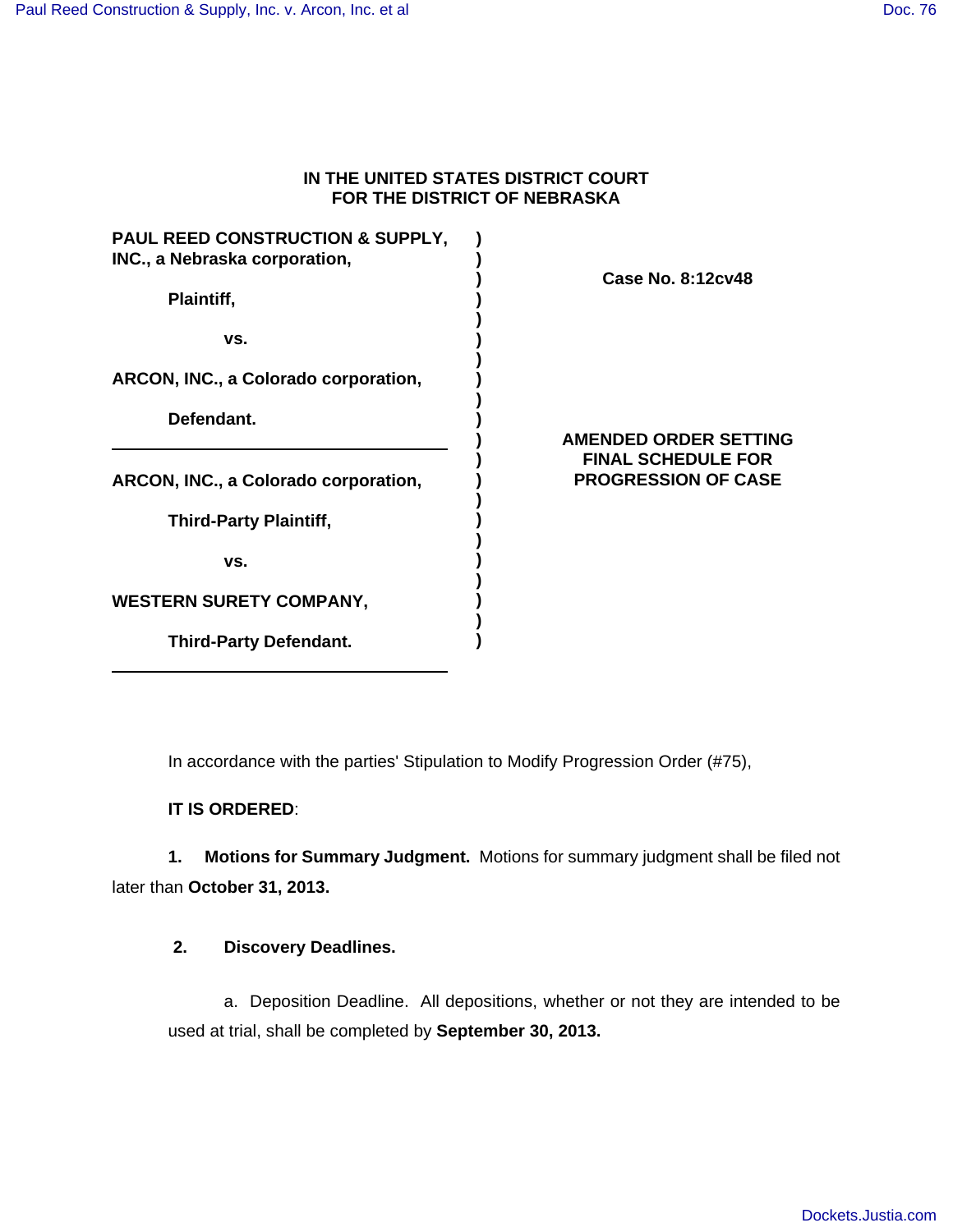b. Discovery Motions Pertaining to Depositions. Discovery motions pertaining to depositions that are ripe prior to **September 29, 2013,** shall be filed not later than the deposition deadline. Discovery motions pertaining to the depositions that are not ripe until on or after **September 29, 2013**, must be filed by **October 7, 2013.**

**3. Pretrial Disclosures.** Pursuant to Fed. R. Civ. P. 26(a)(3), each party shall serve opposing counsel and file a redacted version as applicable with the following information regarding the evidence it may present at trial other than solely for impeachment purposes as soon as practicable but not later than the date specified:

a. Nonexpert Witnesses - On or before **December 20, 2013**: The name, address and telephone number of each witness, separately identifying those whom the party expects to present and those whom the party may call if the need arises.

b. Deposition Testimony and Discovery - The designation of discovery testimony and discovery responses intended to be utilized at trial is not required for this case. Motions to require such designations may be filed not later than fifteen (15) days prior to the deposition deadline.

c. Trial Exhibits - On or before **December 20, 2013**: A list of all exhibits it expects to offer by providing a numbered listing and permitting examination of such exhibits, designating on the list those exhibits it may offer only if the need arises.

d. Waiver of Objections - Any and all objections to the use of the witnesses, deposition testimony, discovery responses, or exhibits disclosed pursuant to the above subparagraphs, including any objection pursuant to Fed. R. Civ. P. 32(a) that a deponent is available to testify at the trial, shall be made a part of the pretrial order. Failure to list objections (except those under Fed. R. Evid. 402 and 403) is a waiver of such objection, unless excused by the court for good cause shown.

### **4. Motions in Limine.**

a. Motions in limine challenging the admissibility of expert testimony at trial under Fed. R. Evid. 702, see Kumho Tire Co., Ltd. V. Carmichael, 526 U.S. 137 (1999), and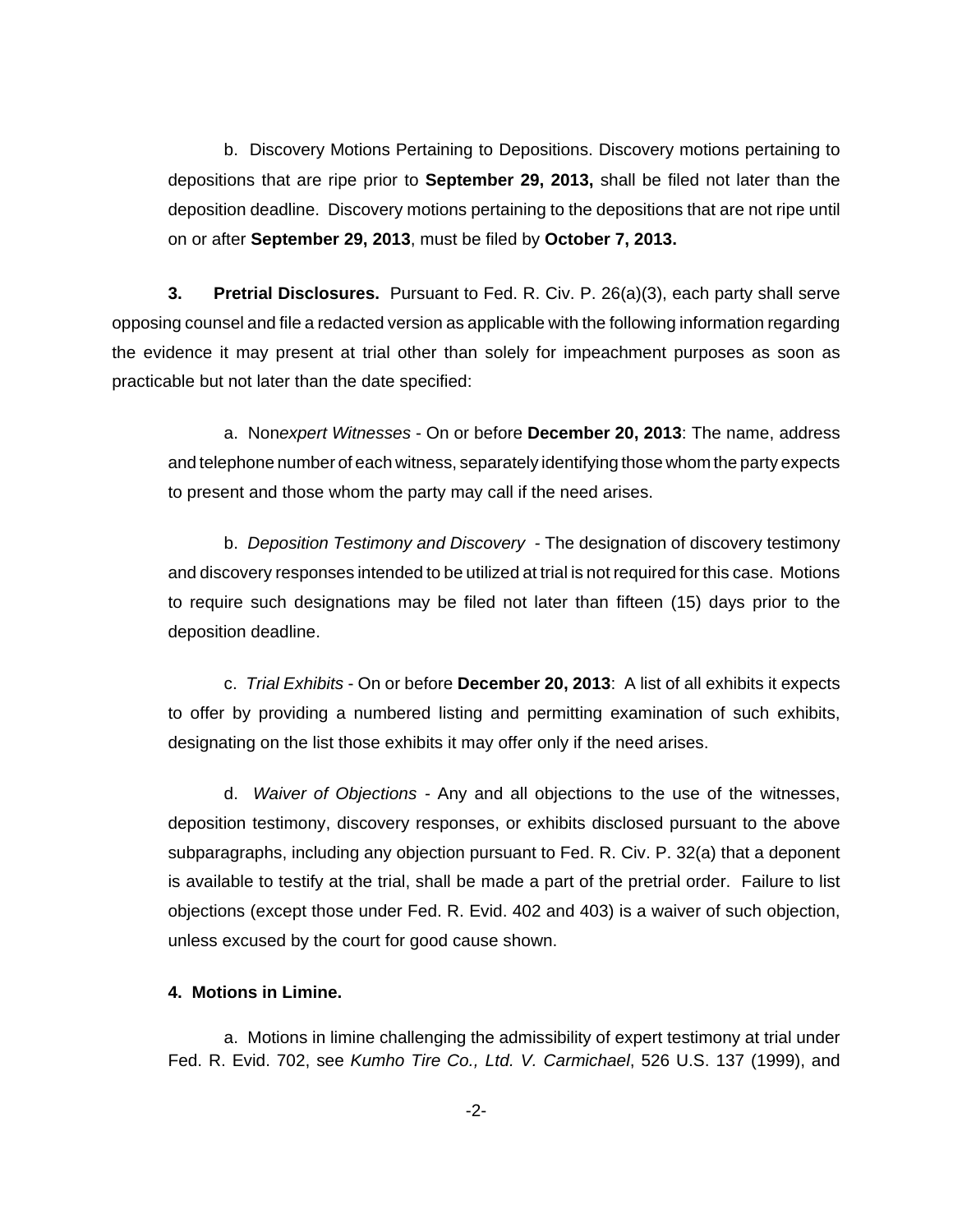Daubert v. Merrell-Dow Pharmaceuticals, 509 U.S. 579 (1993), shall be filed by **October 21, 2013**, and accompanied by a request for a hearing if necessary. Failure to timely move for a hearing may constitute waiver of the request for a hearing.

b. Any other motions in limine shall be filed on or before **November 27, 2013.**

**5.** The **Final Pretrial Conference** with the undersigned magistrate judge is set for **January 24, 2014, at 11:00 A.M.,** in chambers, 111 South 18th Plaza, Suite 2210, Roman L. Hruska United States Courthouse, Omaha, Nebraska. The final pretrial conference shall be attended by lead counsel for represented parties. Counsel shall complete prior to the pretrial conference, all items as directed in NECivR  $16.2<sup>1</sup>$  By the time of the pretrial conference, full preparation for trial shall have been made so that trial may begin immediately thereafter. The pretrial conference will include a discussion of settlement, and counsel shall be prepared through investigation, discovery and communication with clients and insurers, if any, to discuss fully the subject of settlement, including realistic expectations about liability, obstacles to agreement, offers made, and offers which can be made at the conference. Counsel shall be prepared to make additional offers or proposals for settlement in behalf of their clients at the pretrial conference, and counsel shall be prepared to make or opine on recommendations for further negotiations and conferences.

### **6. Mediation and Settlement:**

a. If the parties intend to mediate their dispute, **notice of the mediation** shall be given to the staff of the magistrate judge's office. The filing of a mediation reference order will terminate pending motions, without prejudice to refiling. If the mediation is not successful, the moving party may reinstate such a motion by filing a written notice to that effect, and the other parties may respond in accordance with the local rules, regarding the date of the notice as reinstating the response/reply time that remained as of the date the mediation reference order was filed.

b. Not later than **two weeks prior to trial**, plaintiff or plaintiff's counsel shall serve on defendant or defendant's counsel a written, updated settlement proposal. Defendant or defendant's counsel shall respond in writing to such proposal not later than one week before trial.

<sup>&</sup>lt;sup>1</sup>All personal information should be redacted from the public version of the order and/or attachments filed with the Clerk. See NECivR 5.0.3.